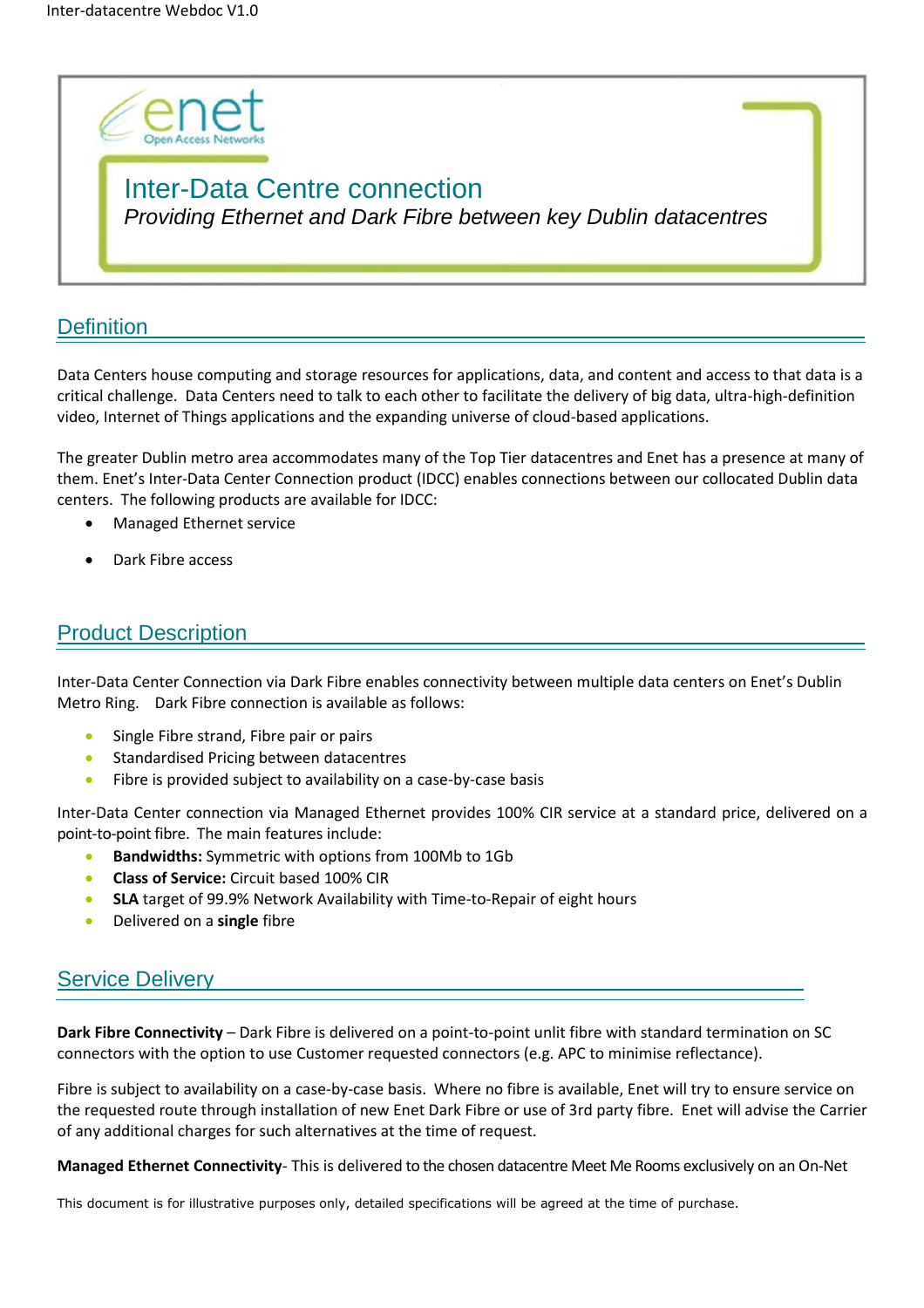#### point-to-point single fibre.

#### Service Delivery

Enet's Technical Pre-Sales team will work with the Carrier to design a solution to suit the End-User requirements. Service is offered using Enet's extensive Dublin DataCentre fibre and service connectivity.

On request, Enet can organize and provide the cross connects from the MMRs and provide dedicated NTUs if required. Please note that these costs will be variable and are additional to the IDDC quoted price.

#### Enet Responsibilities

For Dark Fibre, Enet is responsible for:

- Provisioning Dark Fibre from the A-End to B-End Datacentres
- The operation and maintenance of the Dark Fibre Product
- Quality Checks using ILM and ODTR tests

For Managed Ethernet, Enet is responsible for:

- Presenting the service at the relevant A-end and B-end Data Centre MMRs
- Operation and maintenance of the Ethernet service
- Assigning the requested bandwidth(s)

### Customer Responsibilities

For Dark Fibre, the Carrier is responsible for ensuring:

- Connection and termination of the Dark Fibre to the Carrier or End-User's equipment
- Immediately reporting any faults to the NOC, as this is a passive product and not actively monitored
- Dark Fibre is for Carrier's own use and not for selling or sub-letting to third parties

For Managed Ethernet the Carrier is responsible for:

- Organising the Cross Connect at the Data Centre MMR to meet the Enet service
- Shaping the traffic in line with the purchased traffic profile
- The operation and maintenance of the services purchased by the End-User

#### Glossary

- MAN Metropolitan Area Network
- IDDC Inter Data Centre Connect
- MMR Meet Me Room

This document is for illustrative purposes only, detailed specifications will be agreed at the time of purchase.